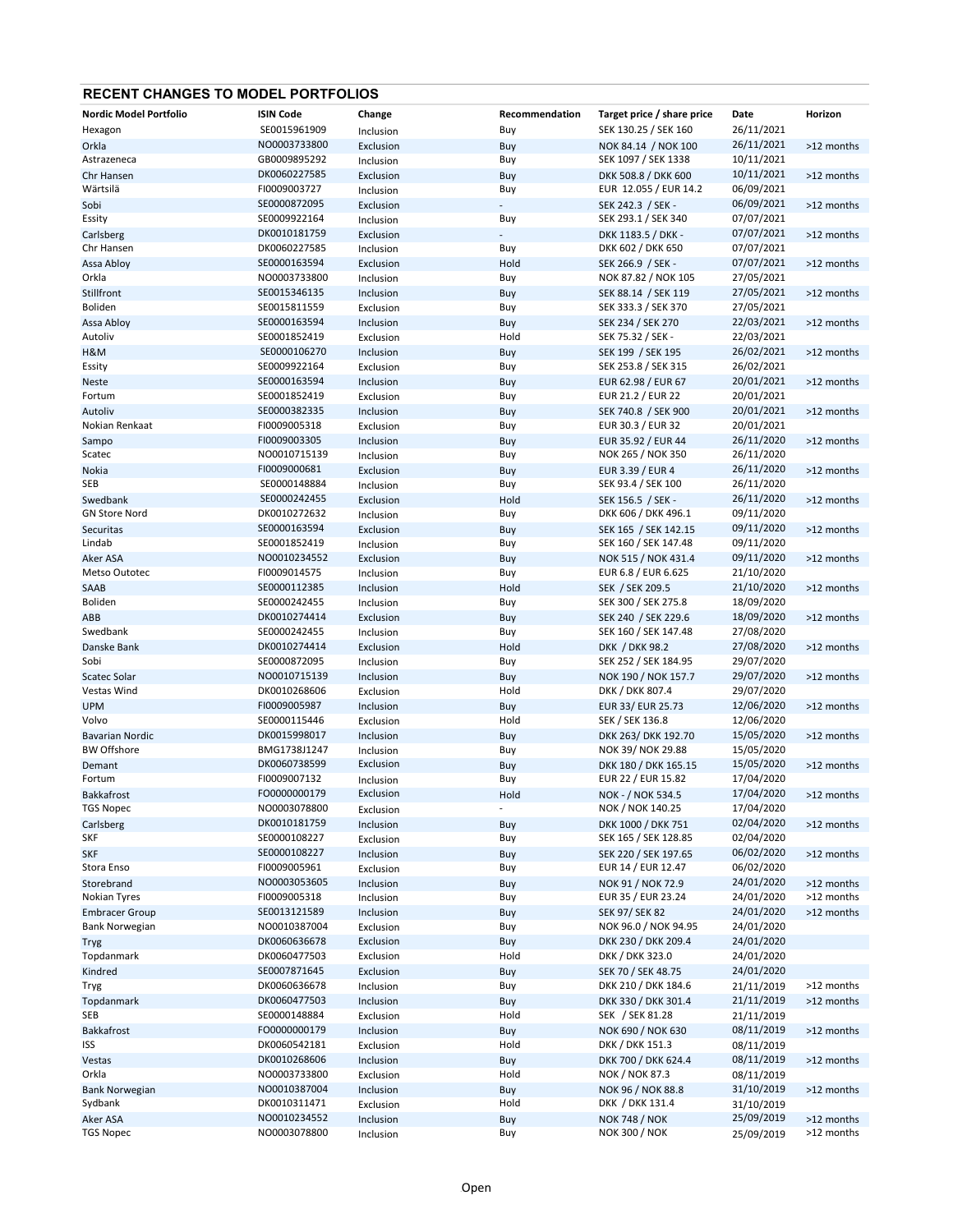| Sydbank                               | DK0010311471 | Inclusion       | Buy  | <b>DKK 140 / DKK</b>   | 25/09/2019 | >12 months |
|---------------------------------------|--------------|-----------------|------|------------------------|------------|------------|
|                                       |              |                 |      |                        |            |            |
| Pandora                               | DK0060252690 | Exclusion       | Hold | DKK / DKK              | 25/09/2019 |            |
| Sampo                                 | FI0009003305 | Exclusion       | Hold | EUR / EUR              | 25/09/2019 |            |
|                                       |              |                 |      | SEK 43 / SEK 22.11     |            | >12 months |
| SSAB                                  | SE0000171100 | Inclusion       | Buy  |                        | 20/08/2019 |            |
| Veoneer                               | SE0011115963 | Exclusion       | Hold | SEK / SEK 149.8        | 20/08/2019 |            |
| Demant                                | DK0060738599 | Inclusion       | Buy  | DKK 250 / DKK 205.7    | 20/08/2019 | >12 months |
|                                       |              |                 |      |                        |            |            |
| Investor                              | SE0000107419 | Exclusion       | Buy  | SEK 529 / SEK 443.2    | 20/08/2019 |            |
| Stora Enso                            | FI0009005961 | Inclusion       | Buy  | EUR 11.5 / EUR 9.598   | 08/08/2019 | >12 months |
|                                       |              |                 |      |                        |            |            |
| Telia                                 | SE0000667925 | Exclusion       | Hold | <b>SEK / SEK 41.55</b> | 08/08/2019 |            |
| Danske Bank                           | DK0010274414 | Increase weight | Buy  | DKK 160 / DKK 109,75   | 07/06/2019 | >12 months |
|                                       |              |                 |      |                        |            |            |
| Swedish Match                         | SE0000310336 | Increase weight | Buy  | SEK 575 / SEK 433,00   | 07/06/2019 | >12 months |
| Jyske Bank                            | DK0010307958 | Exclusion       | Sell | DKK 220 / DKK 238,60   | 07/06/2019 |            |
|                                       |              |                 |      |                        |            |            |
| Nokia                                 | FI0009000681 | Inclusion       | Buy  | EUR 5,5 / EUR 4,421    | 29/05/2019 | >12 months |
| Kinnevik                              | SE0008373906 | Exclusion       | Buy  | SEK 305 / SEK 246,40   | 29/05/2019 |            |
|                                       |              |                 |      |                        |            |            |
| Sampo                                 | FI0009003305 | Inclusion       | Hold | EUR - / EUR 39,26      | 09/05/2019 | >12 months |
| Autoliv                               | SE0000382335 | Exclusion       | Hold | SEK - / SEK 710,2      | 09/05/2019 |            |
|                                       | NO0003733800 |                 |      |                        | 09/05/2019 |            |
| Orkla                                 |              | Inclusion       | Buy  | NOK 80 / NOK 74,16     |            | >12 months |
| <b>BW Offshore</b>                    | BMG1738J1247 | Exclusion       | Buy  | NOK 64 / NOK 44,38     | 09/05/2019 |            |
|                                       | SE0000112385 |                 |      |                        | 15/04/2019 |            |
| Saab                                  |              | Inclusion       | Buy  | SEK 400 / SEK 308.9    |            | >12 months |
| Intrum Justitia                       | SE0000936478 | Exclusion       | Hold | SEK - / SEK 249.0      | 15/04/2019 |            |
| Kindred                               | SE0007871645 | Inclusion       | Buy  | SEK 120 / SEK 95.58    | 01/04/2019 | >12 months |
|                                       |              |                 |      |                        |            |            |
| Bravida                               | SE0007491303 | Exclusion       | Buy  | SEK 87 / SEK 82,35     | 01/04/2019 |            |
| Jyske bank                            | DK0010307958 | Inclusion       | Buy  | DKK 290 / DKK 265      | 01/04/2019 | >12 months |
|                                       |              |                 |      |                        |            |            |
| Danske Bank                           | DK0010274414 | Reduce weight   | Buy  | DKK 180 / DKK 121,78   | 01/04/2019 | >12 months |
| <b>SEB</b>                            | SE0000148884 | Reduce weight   | Buy  | SEK 108 / SEK 81,98    | 01/04/2019 | >12 months |
|                                       |              |                 |      |                        |            |            |
| Kinnevik                              | SE0008373906 | Inclusion       | Buy  | SEK 290/ SEK 235,40    | 11/03/2019 | >12 months |
| Vestas Wind                           | DK0010268606 | Exclusion       | Buy  | DKK 585 / DKK 533,20   | 11/03/2019 |            |
|                                       |              |                 |      |                        |            |            |
| Securitas                             | SE0000163594 | Inclusion       | Buy  | SEK 185 / SEK 146,15   | 11/03/2019 | >12 months |
| <b>Boliden</b>                        | SE0011088665 | Exclusion       | Buy  | SEK 290 / SEK 241,40   | 11/03/2019 |            |
|                                       |              |                 |      |                        |            |            |
| Trelleborg                            | SE0000114837 | Inclusion       | Buy  | SEK 175 / SEK 150,30   | 11/03/2019 | >12 months |
| Subsea 7                              | LU0075646355 | Exclusion       |      | NOK / NOK 105,70       | 11/03/2019 |            |
| ISS                                   | DK0060542181 |                 |      | DKK 215/ DKK 199,20    |            | >12 months |
|                                       |              | Inclusion       | Buy  |                        | 19/02/2019 |            |
| <b>Lundin Mining</b>                  | CA5503721063 | Exclusion       | Buy  | SEK 60 / SEK 46,30     | 19/02/2019 |            |
|                                       |              |                 |      |                        |            |            |
| Swedish Match                         | SE0000310336 | Inclusion       | Buy  | SEK 520 / SEK 398,70   | 18/01/2019 | >12 months |
|                                       | NO0003053605 |                 |      |                        |            |            |
| Storebrand                            |              | Exclusion       | Buy  | NOK 83 / NOK 65,28     | 18/01/2019 |            |
| Veoneer                               | SE0011115963 | Inclusion       | Buy  | SEK 385 / SEK 308,50   | 04/12/2018 | >12 months |
|                                       | NO0010735343 |                 | Hold |                        | 04/12/2018 |            |
| Europris                              |              | Exclusion       |      | <b>NOK / NOK 22,85</b> |            |            |
| Uponor                                | FI0009002158 | Exclusion       | Buy  | EUR 12,5 / EUR 8,915   | 04/12/2018 |            |
|                                       | SE0011088665 |                 |      |                        | 19/11/2018 |            |
| <b>Boliden</b>                        |              | Inclusion       | Buy  | SEK 280/ SEK 204,55    |            | >12 months |
| Valmet Oyj                            | FI4000074984 | Exclusion       | Buy  | EUR 22/ EUR 20,12      | 19/11/2018 |            |
|                                       | SE0000806994 | Exclusion       |      |                        | 19/11/2018 |            |
| <b>JMAB</b>                           |              |                 | Buy  | SEK 250/ SEK 162,25    |            |            |
| Autoliv                               | SE0000382335 | Inclusion       | Buy  | SEK 900 / SEK 743.60   | 12/11/2018 | >12 months |
| <b>Securitas</b>                      | SE0000163594 |                 |      | SEK 182 / SEK 151      | 12/11/2018 |            |
|                                       |              | Exclusion       | Buy  |                        |            |            |
| Lundin Mining                         | CA5503721063 | Inclusion       | Buy  | SEK 58 / SEK 37.30     | 29/10/2018 | >12 months |
| <b>NCC</b>                            | SE0000117970 | Exclusion       |      | SEK 200 / SEK 132.70   | 29/10/2018 |            |
|                                       |              |                 | Buy  |                        |            |            |
| Storebrand                            | NO0003053605 | Inclusion       | Buy  | NOK 85 / NOK 70.78     | 15/10/2018 | >12 months |
| <b>Petroleum Geo-Services</b>         | NO0010199151 | Exclusion       |      | NOK 43 / NOK 33.5      | 15/10/2018 |            |
|                                       |              |                 | Buy  |                        |            |            |
| Telia                                 | SE0000667925 | Inclusion       | Buy  | SEK 47 / SEK 41,23     | 03/09/2018 | >12 months |
| Elekta                                | SE0000163628 | Exclusion       | Buy  | SEK 140 / SEK 119      | 03/09/2018 |            |
|                                       |              |                 |      |                        |            |            |
| Danske Bank                           | DK0010274414 | Inclusion       | Buy  | DKK270 / DKK 218,5     | 04/06/2018 | >12 months |
| Swedish Match                         | SE0000310336 | Exclusion       | Buy  | SEK 440 / SEK 418.3    | 04/06/2018 |            |
|                                       |              |                 |      |                        |            |            |
| ABB                                   | CH0012221716 | Inclusion       | Buy  | SEK 232 / SEK 209.10   | 16/05/2018 | >12 months |
| Autoliv                               | SE0000382335 | Exclusion       | Buy  | SEK 1400 / SEK 1266    | 16/05/2018 |            |
|                                       |              |                 |      |                        |            | >12 months |
| JM                                    | SE0000806994 | Inclusion       | Buy  | SEK 265 / SEK 191      | 16/05/2018 |            |
| <b>Wallenius Wilhelmsen Logistics</b> | NO0010571680 | Exclusion       | Buy  | NOK 55 / NOK 43.55     | 16/05/2018 |            |
| Munters                               | SE0009806607 |                 |      | SEK 61 / SEK 49.50     |            |            |
|                                       |              | Exclusion       | Buy  |                        | 16/05/2018 |            |
| Subsea 7                              | LU0075646355 | Inclusion       | Buy  | NOK 180 / NOK 116.5    | 05/03/2018 | >12 months |
| Carlsberg                             | DK0010181759 | Exclusion       | Buy  | DKK 800 / DKK 717      | 05/03/2018 |            |
|                                       |              |                 |      |                        |            |            |
| <b>Vestas Wind Systems</b>            | DK0010268606 | Inclusion       | Buy  | DKK 580 / DKK 443.60   | 28/02/2018 | >12 months |
| Nokia                                 | FI0009000681 | Exclusion       | Buy  | EUR 5.0 / 4.8 EUR      | 28/02/2018 |            |
|                                       |              |                 |      |                        |            |            |
| Volvo                                 | SE0000115446 | Inclusion       | Buy  | SEK 195 / SEK 157.9    | 05/02/2018 | >12 months |
| Outokumpu                             | FI0009002422 | Exclusion       | Buy  | EUR 10.50 / EUR 6.61   | 05/02/2018 |            |
|                                       |              |                 |      |                        |            |            |
| Valmet                                | FI4000074984 | Inclusion       | Buy  | EUR 20.00 / 15.68 EUR  | 05/12/2017 | >12 months |
| <b>Bravida</b>                        | SE0007491303 | Inclusion       | Buy  | SEK 73 / SEK 58.65     | 05/12/2017 | >12 months |
|                                       |              |                 |      |                        |            |            |
| <b>Munters</b>                        | SE0009806607 | Inclusion       | Buy  | SEK 69 / SEK 55.60     | 05/12/2017 | >12 months |
| Storebrand                            | NO0003053605 | Exclusion       | Buy  | NOK 85.00 / NOK 64.75  | 05/12/2017 |            |
|                                       |              |                 |      |                        |            |            |
| Nokia                                 |              | Inclusion       | Buy  | EUR 4.80 / 4.18 EUR    | 13/11/2017 | >12 months |
| Danske Bank                           | FI0009000681 |                 |      |                        |            |            |
|                                       | DK0010274414 |                 | Hold | DKK - / 239.40 DKK     |            |            |
|                                       |              | Exclusion       |      |                        | 13/11/2017 |            |
| Carlsberg                             | DK0010181759 | Inclusion       | Buy  | DKK 800 / DKK 716      | 17/10/2017 | >12 months |
| Trelleborg                            | SE0000114837 | Exclusion       | Buy  | SEK 230 / SEK 202      | 17/10/2017 |            |
| SEB                                   | SE0000148884 | Inclusion       | Buy  | SEK 116 / SEK 104.2    | 27/09/2017 | >12 months |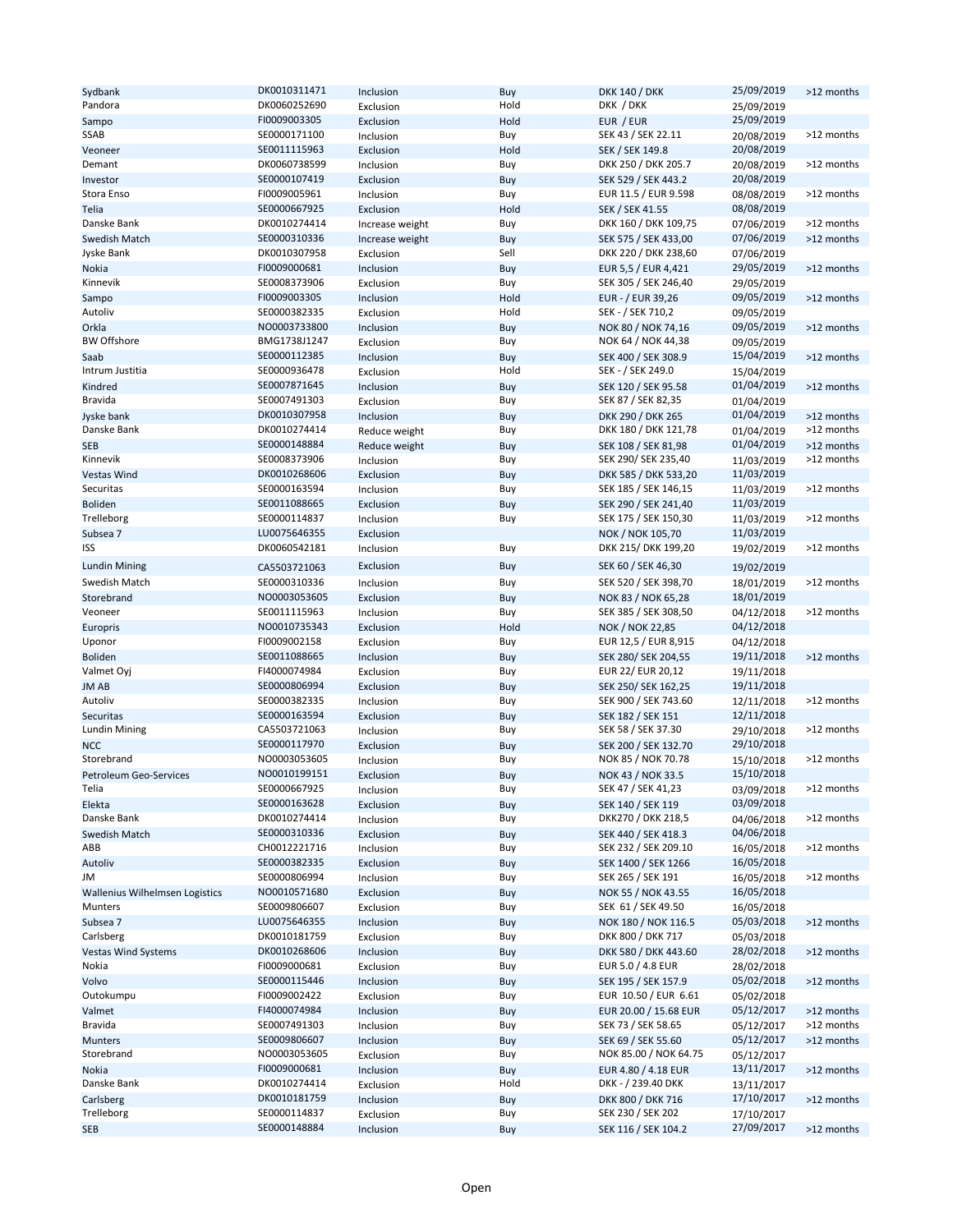| Boliden                        | SE0000869646 | Exclusion                  | Buy  | SEK 310 / SEK 269.70                       | 27/09/2017               |            |
|--------------------------------|--------------|----------------------------|------|--------------------------------------------|--------------------------|------------|
| Elekta                         | SE0000163628 | Inclusion                  | Buy  | SEK 100 / SEK 75.25                        | 15/08/2017               | >12 months |
| Telenor                        | NO0010063308 | Exclusion                  | Buy  | NOK 170 / NOK 158.60                       | 15/08/2017               |            |
| <b>Boliden</b>                 | SE0000869646 | Inclusion                  | Buy  | SEK 300 / SEK 235.30                       | 06/07/2017               | >12 months |
| Sampo                          | FI0009003305 | Exclusion                  | Buy  | EUR 50 / EUR 46.08                         | 06/07/2017               |            |
| <b>SCA</b>                     | SE0000112724 | Exclusion                  | Hold | SEK - / SEK 64.80                          | 04/07/2017               |            |
| Intrum Justitia                | SE0000936478 | Inclusion                  | Buy  | SEK 358 / SEK 304.9                        | 26/06/2017               | >12 months |
| <b>Jyske Bank</b>              | DK0010307958 | Exclusion                  | Buy  | DKK 386 / DKK 368.8                        | 26/06/2017               |            |
| Pandora                        | DK0060252690 | Inclusion                  | Buy  | DKK 1150 / DKK 600                         | 30/05/2017               | >12 months |
| Uponor                         | FI0009002158 | Inclusion                  | Buy  | EUR 20 / EUR 15.50                         | 30/05/2017               | >12 months |
| Elekta                         | SE0000163628 | Exclusion                  | Buy  | SEK 105 / SEK 87.50                        | 30/05/2017               |            |
| Caverion                       | FI4000062781 | Exclusion                  | Buy  | EUR 9.50 / EUR 8.05                        | 30/05/2017               |            |
| Outokumpu                      | FI0009002422 | Inclusion                  | Buy  | EUR 11 / EUR 7.245                         | 24/05/2017               | >12 months |
| Hennes & Mauritz               | SE0000106270 | Exclusion                  | Hold | SEK - / 227.60 SEK                         | 24/05/2017               |            |
| Wallenius Wilhelmsen Logistics | NO0010571680 | Inclusion                  | Buy  | NOK 64.50 / NOK 46.9                       | 18/05/2017               | >12 months |
| Eltel                          | SE0006509949 | Exclusion                  | Buy  | SEK 64.00 / SEK 49.20                      | 18/05/2017               |            |
| NCC                            | SE0000117970 | Inclusion                  | Buy  | SEK 260 / SEK 221.4                        | 10/04/2017               | >12 months |
| Stora Enso                     | FI0009005961 | Exclusion                  | Buy  | EUR 11.50 / EUR 11.36                      | 10/04/2017               |            |
| Europris                       | NO0010735343 | Inclusion                  | Buy  | NOK 45 / NOK 39.2                          | 06/04/2016               | >12 months |
| <b>PKC Group</b>               | FI0009006381 | Exclusion                  |      |                                            | 06/04/2016               |            |
| <b>BW Offshore</b>             | BMG1738J1247 | Inclusion                  | Buy  | NOK 35.00 / NOK 23.80                      | 07/03/2017               | >12 months |
| Castellum                      | SE0000379190 | Exclusion                  | Buy  | SEK 155.00 / SEK 121.70                    | 07/03/2017               |            |
| Storebrand                     | NO0003053605 | Inclusion                  | Buy  | NOK 64.00 / NOK 55.20                      | 16/02/2017               | >12 months |
| AP Moeller - Maersk A/S        | DK0010244508 | Exclusion                  | Buy  | DKK 13000 / DKK 12200                      | 16/02/2017               |            |
| Telenor                        | NO0010063308 | Inclusion                  | Buy  | NOK 160 / NOK 131.10                       | 31/01/2017               | >12 months |
|                                | NO0005052605 |                            |      | NOK 46.00 / NOK 47.89                      | 31/01/2017               |            |
| Norsk Hydro<br>SCA             | SE0000112724 | Exclusion                  | Buy  | SEK 320 / SEK 251.8                        |                          | >12 months |
|                                | SE0000115446 | Inclusion                  | Buy  |                                            | 13/01/2017<br>13/01/2017 |            |
| Volvo<br>Securitas             |              | Exclusion                  | Hold | SEK 113.00 / 107.9<br>SEK 170 / SEK 131.90 |                          | >12 months |
|                                | SE0000163594 | Inclusion                  | Buy  |                                            | 30/11/2016               |            |
| Sandvik                        | SE0000667891 | Exclusion                  | Buy  | SEK 114 / SEK 108.40                       | 30/11/2016               |            |
| Castellum                      | SE0000379190 | Inclusion                  | Buy  | SEK 161 / SEK 120.80                       | 30/11/2016               | >12 months |
| <b>NKT Holding</b>             | DK0010287663 | Exclusion                  |      | DKK - / DKK 477.40                         | 30/11/2016               |            |
| Novo Nordisk                   | DK0060534915 | Inclusion                  | Buy  | DKK 300 / DKK 229.30                       | 07/11/2016               | >12 months |
| Aker ASA                       | NO0010234552 | Exclusion                  | Buy  | NOK 350 / NOK 295                          | 07/11/2016               |            |
| Norsk Hydro                    | NO0005052605 | Inclusion                  | Buy  | NOK 42.00 / NOK 34.97                      | 24/10/2016               | >12 months |
| <b>Boliden</b>                 | SE0000869646 | Exclusion                  | Buy  | SEK 250.00 / SEK 206.90                    | 24/10/2016               |            |
| AP Moeller - Maersk A/S        | DK0010244508 | Inclusion                  | Buy  | DKK 12500 / 9720 DKK                       | 03/10/2016               | >12 months |
| <b>Valmet Corp</b>             | FI4000074984 | Exclusion                  | Buy  | EUR 15.00 / 13.39 EUR                      | 03/10/2016               |            |
| Eltel                          | SE0006509949 | Inclusion*                 | Buy  | SEK 110.00/85.50 SEK                       | 29/08/2016               | >12 months |
| Jyske Bank                     | DK0010307958 | Inclusion*                 | Buy  | DKK 360 / DKK 283,90                       | 15/08/2016               | >12 months |
| Sandvik                        | SE0000667891 | Inclusion                  | Buy  | SEK 98.00/ SEK 95.25                       | 15/08/2016               | >12 months |
| Novo Nordisk                   | DK0060534915 | Exclusion*                 | Hold | DKK 360 / DKK 311,20                       | 15/08/2016               |            |
| Grieg Seafood                  | NO0010365521 | Exclusion                  | Buy  | NOK 85 / NOK 52.25                         | 15/08/2016               |            |
| Nokia                          | FI0009000681 | Exclusion                  | Hold | EUR 5.80 / EUR 5.06                        | 01/08/2016               |            |
| Haldex                         | SE0000105199 | Exclusion                  | Hold | SEK 110 / SEK 104                          | 25/07/2016               |            |
| <b>Marine Harvest</b>          | NO0003054108 | Exclusion                  | Buy  | NOK 200 / NOK 143.10                       | 25/07/2016               |            |
| Aker ASA                       | NO0010234552 | Portfolio as of 03/07/2016 | Buy  | NOK 235 / NOK 214.50                       | 03/07/2016               | >12 months |
| Autoliv                        | SE0000382335 | Portfolio as of 03/07/2016 | Buy  | SEK 1 140.00/ SEK 908.50                   | 03/07/2016               | >12 months |
| Boliden                        | SE0000869646 | Portfolio as of 03/07/2016 | Buy  | SEK 190.00/ SEK 165.90                     | 03/07/2016               | >12 months |
| Caverion                       | FI4000062781 | Portfolio as of 03/07/2016 | Buy  | EUR 8.00 / EUR 5.94                        | 03/07/2016               | >12 months |
| Danske Bank                    | DK0010274414 | Portfolio as of 03/07/2016 | Buy  | DKK 230 / DKK 175,60                       | 03/07/2016               | >12 months |
| Elekta                         | SE0000163628 | Portfolio as of 03/07/2016 | Buy  | SEK 105 / SEK 68.65                        | 03/07/2016               | >12 months |
| Grieg Seafood                  | NO0010365521 | Portfolio as of 03/07/2016 | Buy  | NOK 85 / NOK 54.75                         | 03/07/2016               | >12 months |
| Haldex                         | SE0000105199 | Portfolio as of 03/07/2016 | Buy  | SEK 88 / SEK 84.50                         | 03/07/2016               | >12 months |
| Hennes & Mauritz               | SE0000106270 | Portfolio as of 03/07/2016 | Buy  | SEK 325.00/ SEK 252.00                     | 03/07/2016               | >12 months |
| Investor                       | SE0000107419 | Portfolio as of 03/07/2016 | Buy  | SEK 365.00/ SEK 284.30                     | 03/07/2016               | >12 months |
| Marine Harvest                 | NO0003054108 | Portfolio as of 03/07/2016 | Buy  | NOK 200 / NOK 143                          | 03/07/2016               | >12 months |
| Millicom                       | SE0001174970 | Portfolio as of 03/07/2016 | Buy  | SEK 640.00/ SEK 525.00                     | 03/07/2016               | >12 months |
| <b>NKT Holding</b>             | DK0010287663 | Portfolio as of 03/07/2016 | Buy  | DKK 440 / DKK 337,10                       | 03/07/2016               | >12 months |
| Nokia                          | FI0009000681 | Portfolio as of 03/07/2016 | Buy  | EUR 5.80 / EUR 5.08                        | 03/07/2016               | >12 months |
| Novo Nordisk                   | DK0060534915 | Portfolio as of 03/07/2016 | Buy  | DKK 500 / DKK 363,50                       | 03/07/2016               | >12 months |
| <b>Petroleum Geo-Services</b>  | NO0010199151 | Portfolio as of 03/07/2016 | Buy  | NOK 40 / NOK 19.06                         | 03/07/2016               | >12 months |
| PKC Group                      | FI0009006381 | Portfolio as of 03/07/2016 | Buy  | EUR 21.0 / EUR 17.45                       | 03/07/2016               | >12 months |
| Sampo                          | FI0009003305 | Portfolio as of 03/07/2016 | Buy  | EUR 44.0 / EUR 37.33                       | 03/07/2016               | >12 months |
| Stora Enso                     | FI0009005961 | Portfolio as of 03/07/2016 | Buy  | EUR 10.0 / EUR 7.45                        | 03/07/2016               | >12 months |
| Swedish Match                  | SE0000310336 | Portfolio as of 03/07/2016 | Buy  | SEK 350.00/ SEK 293.30                     | 03/07/2016               | >12 months |
| Trelleborg                     | SE0000114837 | Portfolio as of 03/07/2016 | Buy  | SEK 181.00/ SEK 151.50                     | 03/07/2016               | >12 months |
| <b>Valmet Corp</b>             | FI4000074984 | Portfolio as of 03/07/2016 | Buy  | EUR 13.5 / EUR 12.14                       | 03/07/2016               | >12 months |
| Volvo                          | SE0000115446 | Portfolio as of 03/07/2016 | Buy  | SEK 100.00/ SEK 84.30                      | 03/07/2016               | >12 months |
|                                |              |                            |      |                                            |                          |            |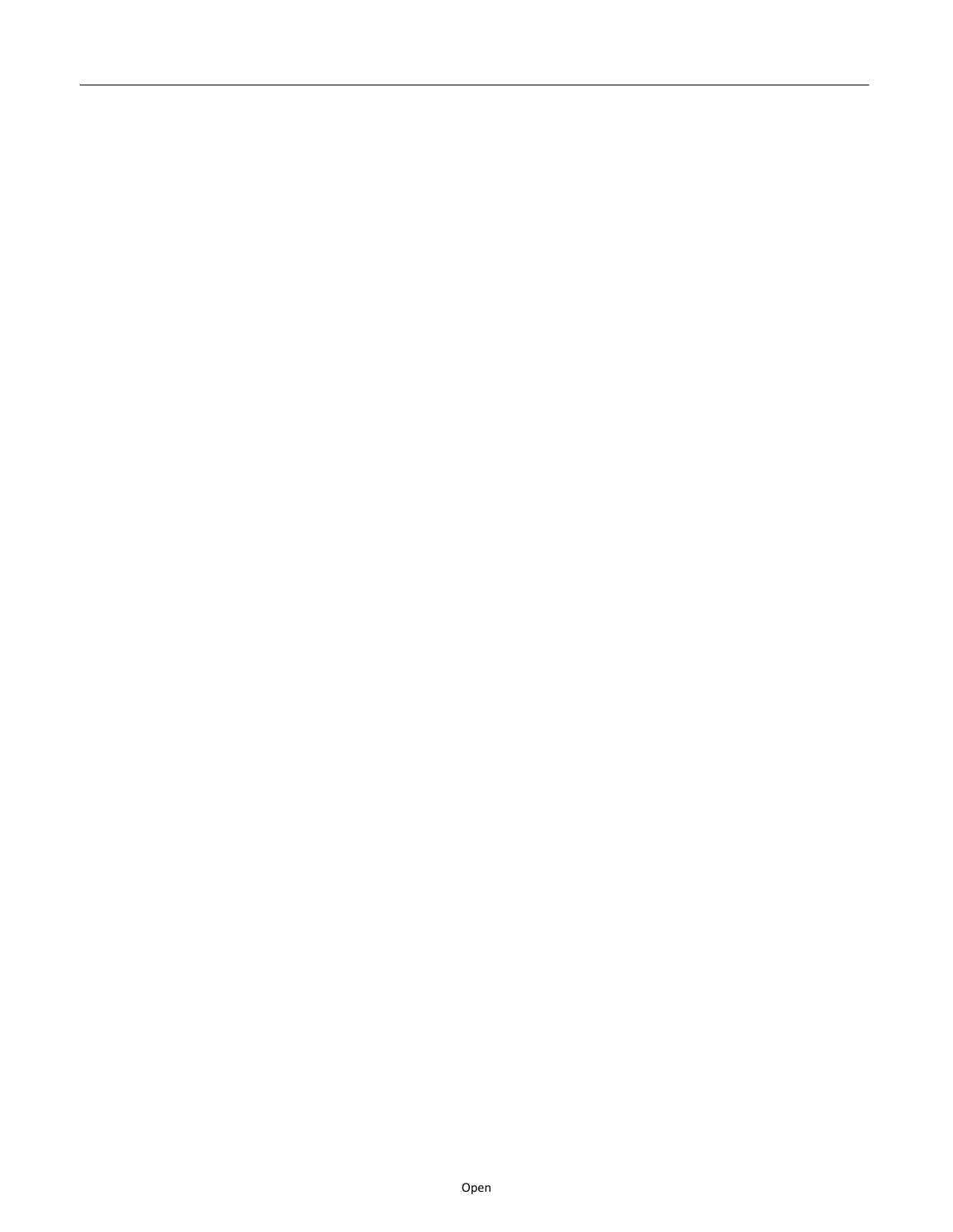| <b>Finnish Model Portfolio</b> | <b>ISIN Code</b> | Change          | Recommendation           | Target price / share price | Date       | Horizon    |
|--------------------------------|------------------|-----------------|--------------------------|----------------------------|------------|------------|
| Huhtamäki                      | FI0009000459     | Inclusion       | Hold                     | EUR 37.68 / EUR -          | 08/11/2021 | >12 months |
| Nokian Renkaat                 | FI0009005318     | Exclusion       | Hold                     | EUR 33.8 / EUR -           | 08/11/2021 |            |
| Neste                          | FI0009013296     | Inclusion       | Buy                      | EUR 47.63 / EUR 62         | 08/10/2021 | >12 months |
| Fortum                         | FI0009007132     | Exclusion       | Hold                     | EUR 26.63 / EUR -          | 08/10/2021 |            |
| Sanoma                         | FI0009007694     | Inclusion       | Buy                      | EUR 14.36 / EUR 17.5       | 08/10/2021 | >12 months |
| Neles                          | FI4000440664     | Exclusion       | $\overline{\phantom{a}}$ | EUR 12.09 / EUR -          | 08/10/2021 |            |
| Wärtsilä                       | FI0009003727     | Inclusion       | Buy                      | EUR 11.06 / EUR 12.1       | 27/05/2021 | >12 months |
| Stora Enso                     | FI0009005961     | Exclusion       | Hold                     | EUR 14.5 / EUR -           | 27/05/2021 |            |
|                                |                  |                 |                          |                            |            |            |
| <b>Neles</b>                   | FI4000440664     | Inclusion       | Hold                     | EUR 10.19 / EUR -          | 24/02/2021 | >12 months |
| Ahlstrom-Munksjö               | FI4000048418     | Exclusion       | $\overline{\phantom{a}}$ | EUR 17.74 / EUR -          | 24/02/2021 |            |
| Kojamo                         | FI4000312251     | Inclusion       | Buy                      | EUR 17.2 / EUR 22          | 09/12/2020 | >12 months |
| Fortum                         | FI0009007132     | Exclusion       | Buy                      | EUR 18.44 / EUR 22         | 09/12/2020 |            |
| <b>Neste</b>                   | FI0009013296     | Inclusion       | Buy                      | EUR 54 / EUR 47.3          | 24/09/2020 | >12 months |
| Telia                          | SE0000667925     | Exclusion       | Buy                      | SEK 41 / EUR 3.349         | 24/09/2020 |            |
| Metso Outotec                  | FI0009014575     | Inclusion       | Buy                      | EUR 6.6 / EUR 6.085        | 24/09/2020 | >12 months |
| Sanoma                         | FI0009007694     | Exclusion       | Buy                      | EUR 10.5 / EUR 10.64       | 24/09/2020 |            |
| Kojamo                         | FI4000312251     | Exclusion       | Hold                     | <b>EUR / EUR 18.9</b>      | 24/09/2020 | >12 months |
| Outokumpu                      | FI0009002422     | Exclusion       | Hold                     | EUR / EUR 2.109            | 24/09/2020 |            |
| Stora Enso                     | FI0009005961     | Inclusion       | Buy                      | EUR 14 / EUR 10.6          | 12/06/2020 | >12 months |
| Wärtsilä                       | FI0009003727     | Exclusion       | Hold                     | EUR / EUR 7.218            | 12/06/2020 |            |
| Tokmanni                       | FI4000197934     | Inclusion       | Buy                      | EUR 13.2 / EUR 12.1        | 29/05/2020 | >12 months |
| Cramo                          | FI0009900476     | Exclusion       | $\overline{\phantom{a}}$ | EUR / EUR 13.65            | 29/05/2020 |            |
| Fortum                         | FI0009007132     | Inclusion       |                          | EUR 22 / EUR 13.2          | 28/02/2020 | >12 months |
|                                | FI0009005961     |                 | Buy                      |                            |            |            |
| Stora Enso                     |                  | Exclusion       | Buy                      | EUR 14 / EUR 8.12          | 28/02/2020 |            |
| Caverion                       | FI0009013296     | Inclusion       | Buy                      | EUR 8.2 / EUR 6.1          | 28/02/2020 | >12 months |
| SSAB                           | SE0000120669     | Exclusion       | Buy                      | EUR 49.0 / EUR 55.2        | 28/02/2020 |            |
| UPM-Kymmene                    | FI0009005987     | Increase weight | Buy                      | EUR 34.0 / EUR 30.1        | 18/02/2020 | >12 months |
| Kone                           | FI0009003305     | Exclusion       | Sell                     | EUR 49.0 / EUR 55.2        | 18/02/2020 |            |
| Ahlstrom-Munksjö               | FI4000048418     | Inclusion       | Buy                      | EUR 16.5 / EUR 14.2        | 17/02/2020 | >12 months |
| Cargotec                       | FI0009013429     | Exclusion       | Hold                     | EUR / EUR                  | 17/02/2020 |            |
| Terveystalo                    | FI4000252127     | Inclusion       | Buy                      | EUR 13.0 / EUR 12.3        | 03/02/2020 | >12 months |
| DNA                            | FI4000062385     | Exclusion       | $\overline{\phantom{a}}$ | EUR / EUR                  | 03/02/2020 |            |
| Sanoma                         | FI0009007694     | Inclusion       | Buy                      | EUR 11.0 / EUR 10.5        | 24/01/2020 | >12 months |
| Finnair                        | FI0009003230     | Exclusion       | Hold                     | EUR / EUR                  | 24/01/2020 |            |
| Wärtsilä                       | FI0009003727     | Inclusion       | Hold                     | <b>EUR 10.6 / EUR</b>      | 17/01/2020 | >12 months |
| Neste                          | FI0009013296     | Exclusion       | Sell                     | EUR 32.0 / EUR 34.7        | 17/01/2020 |            |
| TietoEvry                      | FI0009000277     | Inclusion       | Buy                      | EUR 30.0 / EUR 27.0        | 17/12/2019 | >12 months |
|                                | FI0009013296     | Reduce weight   | Hold                     | EUR / EUR 29,00            |            |            |
| Neste                          |                  |                 |                          |                            | 17/12/2019 |            |
| Outokumpu                      | FI0009002422     | Inclusion       | Buy                      | <b>EUR 3,50 / EUR</b>      | 07/11/2019 | >12 months |
| Wärtsilä                       | FI0009003727     | Exclusion       | Hold                     | EUR / EUR                  | 07/11/2019 |            |
| Finnair                        | FI0009003230     | Inclusion       | Buy                      | <b>EUR 8,00 / EUR</b>      | 07/11/2019 | >12 months |
| Adapteo                        | FI4000383898     | Exclusion       | Buy                      | <b>SEK 145 / SEK</b>       | 07/11/2019 |            |
| Uponor                         | FI0009002158     | Inclusion       | Buy                      | EUR 13,20 / EUR            | 30/10/2019 | >12 months |
| Cargotec                       | FI0009013429     | Inclusion       | Buy                      | <b>EUR 40 / EUR</b>        | 30/10/2019 |            |
| YIT                            | FI0009800643     | Exclusion       | Hold                     | EUR / EUR                  | 30/10/2019 | >12 months |
| Valmet                         | FI4000074984     | Increase weight | Buy                      | <b>EUR 22 / EUR</b>        | 30/10/2019 |            |
| Huhtamäki                      | FI0009000459     | Exclusion       | Hold                     | EUR / EUR                  | 30/10/2019 | >12 months |
| Stora Enso                     | FI0009005961     | Increase weight | Buy                      | <b>EUR 13 / EUR</b>        | 30/10/2019 |            |
| Metsä Board                    | FI0009000665     | Exclusion       | Hold                     | EUR / EUR                  | 30/10/2019 |            |
| Valmet                         | FI4000074984     | Inclusion       | Buy                      | <b>EUR 20 / EUR</b>        | 03/09/2019 | >12 months |
| Huhtamäki                      | FI0009000459     | Reduce weight   | Hold                     | EUR / EUR                  | 03/09/2019 |            |
| SSAB                           | SE0000120669     | Inclusion       | Buy                      | SEK 43 / EUR 2.246         | 28/08/2019 | >12 months |
| Outokumpu                      | FI0009002422     | Exclusion       | Hold                     | <b>EUR / EUR 2.259</b>     | 28/08/2019 |            |
| Stora Enso                     | FI0009005961     | Inclusion       | Buy                      | EUR 11.5 / EUR 9.598       | 08/08/2019 | >12 months |
| Telia                          | SE0000667925     | Reduce weight   | Hold                     | SEK / SEK 41.55            | 08/08/2019 |            |
| Nokian Renkaat                 |                  | Increase weight |                          |                            |            |            |
|                                | FI0009005318     |                 | Buy                      | EUR 37 / EUR 27,89         | 05/07/2019 | >12 months |
| Neste                          | FI0009013296     | Reduce weight   | Hold                     | <b>EUR / EUR 29,67</b>     | 05/07/2019 | >12 months |
| Nokia                          | FI0009000681     | Inclusion       | Buy                      | EUR 5,5 / EUR -            | 20/05/2019 | >12 months |
| Kemira                         | FI0009004824     | Exclusion       | Buy                      | EUR 14,5 / EUR -           | 20/05/2019 | >12 months |
| Cramo                          | FI0009900476     | Inclusion       | Buy                      | EUR 24 / EUR 19,29         | 16/04/2019 | >12 months |
| Caverion                       | FI0009013296     | Exclusion       | Hold                     | EUR - / EUR 6,37           | 16/04/2019 | >12 months |
| Nokia                          | FI0009000681     | Increase weight | Hold                     | EUR - / EUR 5,012          | 16/04/2019 |            |
| Stora Enso                     | FI0009005961     | Exclusion       | Hold                     | EUR - / EUR 11,55          | 16/04/2019 | >12 months |
| Nokian Renkaat                 | FI0009005318     | Inclusion       | Buy                      | EUR 37 / EUR 31,48         | 20/03/2019 | >12 months |
| <b>Neste</b>                   | FI0009013296     | Increase weight | Buy                      | EUR 93 / EUR 93,36         | 20/03/2019 | >12 months |
| Nokia                          | FI0009000681     | Reduce weight   | Hold                     | EUR / EUR 5,47             | 20/03/2019 |            |
| Fortum                         | FI0009007132     | Increase weight | Hold                     | EUR / EUR 19,835           | 11/03/2019 | >12 months |
| Telia                          | SE0000667925     | Increase weight | Buy                      | SEK 46 / EUR 41,53         | 11/03/2019 | >12 months |
| Kojamo                         | FI4000312251     | Inclusion       | Buy                      | EUR 11,00 / EUR 9,65       | 11/03/2019 | >12 months |
| Stora Enso                     | FI0009005961     | Reduce weight   | Buy                      | EUR 15,50 / EUR 11,92      | 11/03/2019 |            |
| Konecranes                     | FI0009005870     | Reduce weight   | Buy                      | EUR 40 / EUR 30.05         | 11/03/2019 | >12 months |
|                                |                  |                 |                          |                            |            |            |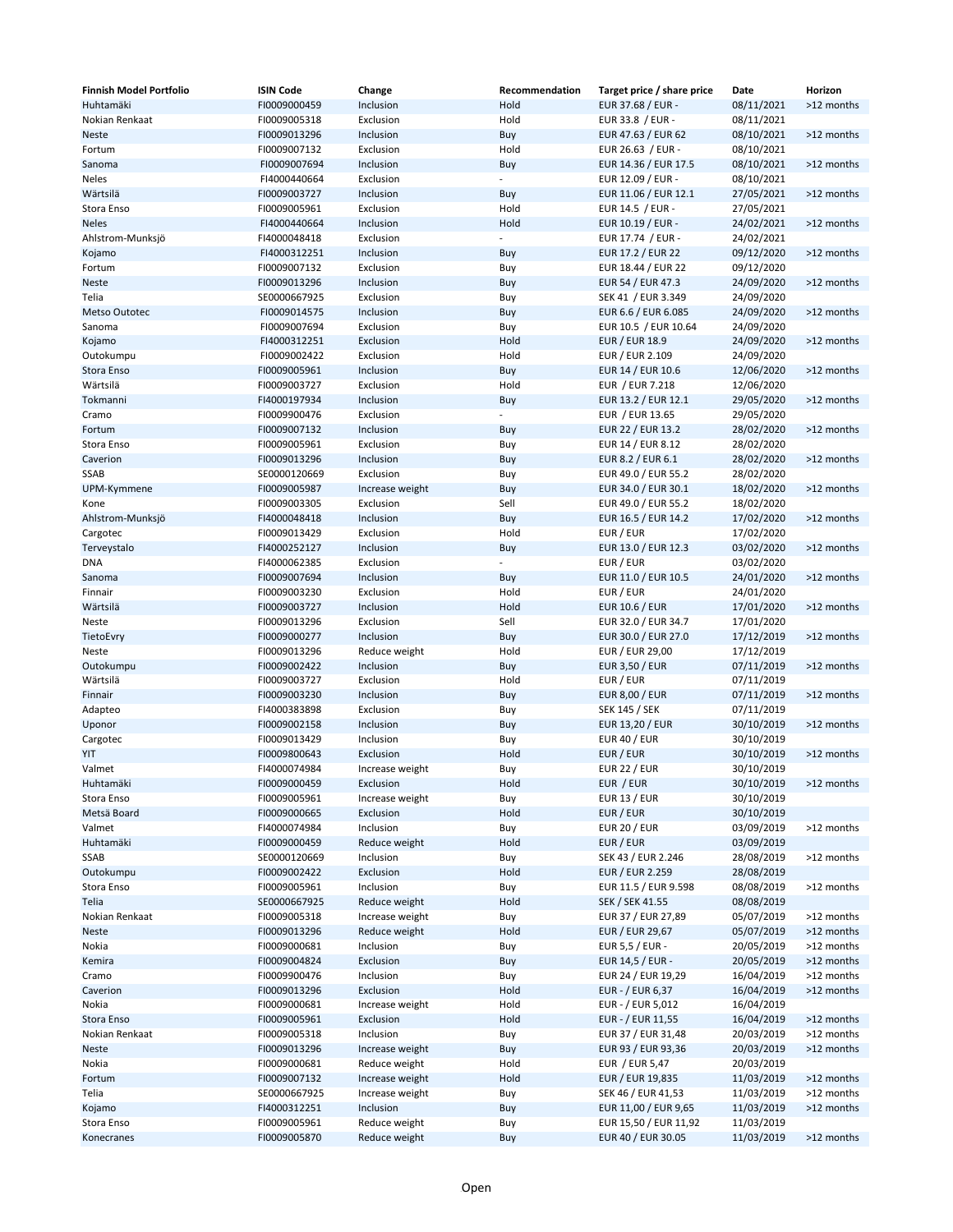| Outokumpu        | FI0009002422 | Reduce weight              | Hold      | EUR / EUR 3,419        | 11/03/2019 | >12 months |
|------------------|--------------|----------------------------|-----------|------------------------|------------|------------|
| <b>DNA</b>       | FI0009000681 | Inclusion                  | Buy       | EUR 19.50 / 17.70 EUR  | 11/02/2019 | >12 months |
|                  |              |                            |           |                        |            |            |
| Orion B          | FI0009014377 | Exclusion                  | Hold      | EUR - / EUR 32.55      | 11/02/2019 | >12 months |
| Metsä Board      | FI0009000665 | Inclusion                  | Buy       | EUR 7.40 / EUR 6.26    | 28/01/2019 |            |
| Orion B          | FI0009014377 | Reduce weight              | Buy       | EUR 35 / EUR 30.66     | 28/01/2019 | >12 months |
| Nokia            | FI0009000681 | Increase weight            | Buy       | EUR 5.7 / 4.85 EUR     | 04/12/2018 | >12 months |
| Neste            | FI0009013296 | Increase weight            | Buy       | EUR 85.00 / 70.52      | 04/12/2018 | >12 months |
| Uponor           | FI0009002158 | Exclusion                  | Buy       | EUR 12,5 / EUR 8,915   | 04/12/2018 |            |
|                  |              |                            |           |                        |            |            |
| Huhtamäki        | FI0009000459 | Inclusion                  | Buy       | EUR 31.00 / 25.71      | 19/11/2018 | >12 months |
| Valmet           | FI4000074984 | Exclusion                  | Buy       | EUR 22.00 / 20.12      | 19/11/2018 |            |
| Neste            | FI0009013296 | Increase weight            | Buy       | EUR 85.00 / 70.18      | 19/11/2018 | >12 months |
| Wärtsilä         | FI0009003727 | Reduce weight              | Buy       | EUR 19.00 / 14.48      | 19/11/2018 |            |
|                  |              |                            |           |                        |            |            |
| Fortum           | FI0009007132 | Inclusion                  | Hold      | EUR - / 18.95 EUR      | 05/11/2018 | >12 months |
| Sanoma           | FI0009007694 | Exclusion                  | Buy       | EUR 10.50 / 9.745 EUR  | 05/11/2018 |            |
| Kone             | FI0009003305 | Reduce weight              | Hold      | EUR - / 47.60 EUR      | 27/07/2018 | >12 months |
| <b>Neste</b>     | FI0009013296 | Inclusion                  | Buy       | EUR 80,00 / 70,52      | 27/07/2018 |            |
| Fortum           | FI0009007132 | Exclusion                  | Sell      | EUR 19,00 / 22.14 EUR  | 11/07/2018 | >12 months |
|                  |              |                            |           |                        |            |            |
| Kone             | FI0009003305 | Reduce weight              | Hold      | EUR - / 44.08 EUR      | 11/07/2018 |            |
| UPM-Kymmene      | FI0009005987 | Increase weight            | Buy       | EUR 36.00 / 30,39 EUR  | 11/07/2018 | >12 months |
| Wärtsilä         | FI0009003727 | Increase weight            | Buy       | EUR 21,50 / 16,41 EUR  | 11/07/2018 |            |
| Sanoma           | FI0009007694 | Inclusion                  | Buy       | EUR 10.00 / 8.785 EUR  | 31/05/2018 | >12 months |
| Fortum           | FI0009007132 | Reduce weight              | Sell      | EUR 19.00 / 20.11 EUR  | 31/05/2018 |            |
|                  |              |                            |           |                        |            |            |
| Kone             | FI0009003305 | Increase weight            | Hold      | EUR - / 40.43 EUR      | 19/03/2018 | >12 months |
| Kesko B          | FI0009000202 | Exclusion                  | Hold      | EUR - / 47.81 EUR      | 19/03/2018 |            |
| Sampo            | FI0009003305 | Increase weight            | Buy       | EUR 53 / 46.72 EUR     | 28/02/2018 | >12 months |
| Nokia            | FI0009000681 | Reduce weight              | Buy       | EUR 5.0 / 4.835 EUR    | 28/02/2018 |            |
|                  |              |                            |           |                        |            |            |
| Caverion         | FI4000062781 | Inclusion                  | Buy       | EUR 9.00 / 5.89 EUR    | 02/01/2018 | >12 months |
| Kone             | FI0009013403 | Reduce weight              | Hold      | EUR - / 44.78 EUR      | 02/01/2018 |            |
| UPM-Kymmene      | FI0009005987 | Inclusion                  | Buy       | EUR 30.00 / 25.23 EUR  | 29/11/2017 | >12 months |
| Stora Enso       | FI0009005961 | Reduce weight              | Buy       | EUR 16.00 / 13.06 EUR  | 29/11/2017 |            |
|                  |              | Increase weight            |           | EUR 4.80 / 4.18 EUR    |            |            |
| Nokia            | FI0009000681 |                            | Buy       |                        | 13/11/2017 | >12 months |
| Fortum           | FI0009007132 | Reduce weight              | Hold      | EUR - / 18.11 EUR      | 13/11/2017 |            |
| Orion B          | FI0009014377 | Inclusion                  | Buy       | EUR 49 / 39.72 EUR     | 06/09/2017 | >12 months |
| Amer Sports      | FI0009000285 | Exclusion                  |           | EUR - / 22.45 EUR      | 06/09/2017 |            |
| Valmet           | FI4000074984 | Inclusion                  | Buy       | EUR 20 / 15.4 EUR      | 01/08/2017 | >12 months |
|                  |              |                            |           |                        |            |            |
| <b>DNA</b>       | FI4000062385 | Exclusion                  | Buy       | EUR 15.50 / 14.94 EUR  | 01/08/2017 |            |
| Stora Enso       | FI0009005961 | Increase weight            | Buy       | EUR 15 / 11.7 EUR      | 24/07/2017 | >12 months |
| Metsä Board      | FI0009000665 | Exclusion                  | Buy       | EUR 7.90 / 6.34 EUR    | 24/07/2017 |            |
| Konecranes       | FI0009005870 | Inclusion                  | Buy       | EUR 44 / 36.97 EUR     | 06/07/2017 | >12 months |
|                  |              |                            |           |                        |            |            |
| Sampo            | FI0009003305 | Reduce weight              | Buy       | EUR 50 / 46.08 EUR     | 06/07/2017 |            |
| Wärtsilä         | FI0009003727 | Inclusion                  | Buy       | EUR 61 / 53.05 EUR     | 30/05/2017 | >12 months |
| Caverion         | FI4000062781 | Exclusion                  | Buy       | EUR 9.50 / 8.05 EUR    | 30/05/2017 |            |
| Outokumpu        | FI0009002422 | Inclusion                  | Buy       | EUR 11 / 7.425 EUR     | 24/05/2017 | >12 months |
| Tokmanni         | FI4000197934 | Exclusion                  | Hold      | EUR - / 8.66 EUR       | 24/05/2017 |            |
|                  |              |                            |           |                        |            |            |
| Kesko B          | FI0009000202 | Inclusion                  | Hold      | EUR - / 42.21 EUR      | 06/04/2017 | >12 months |
| PKC Group        | FI0009006381 | Exclusion                  |           | <b>EUR 23.55</b>       | 06/04/2017 |            |
| YIT              | FI0009800643 | Inclusion                  | Buy       | EUR 8.00 / 6.51 EUR    | 07/03/2017 | >12 months |
| Ramirent         | FI0009007066 | Exclusion                  | Hold      | EUR 8.00 / 7.89 EUR    | 07/03/2017 |            |
| DNA              | FI4000062385 | Inclusion                  | Buy       | <b>EUR 12.50 / EUR</b> | 26/01/2017 | >12 months |
|                  |              |                            |           |                        |            |            |
| Technopolis      | FI0009006886 | Exclusion                  | Hold      | <b>EUR 3.20 / EUR</b>  | 26/01/2017 |            |
| Kone             | FI0009013403 | Add weight                 | Buy       | EUR 49.0 / EUR 46.74   | 19/12/2016 | >12 months |
| Konecranes       | FI0009005870 | Exclusion                  | Buy       | EUR 35.0 / EUR 34.69   | 19/12/2016 |            |
| Kemira           | FI0009004824 | Inclusion                  | Buy       | EUR 15.00 / 12.05 EUR  | 03/10/2016 | >12 months |
| Valmet           | FI4000074984 | Exclusion                  | Buy       | EUR 15.00 / 13.39 EUR  | 03/10/2016 |            |
|                  |              |                            |           |                        |            |            |
| Tokmanni         | FI4000197934 | Inclusion                  | Buy       | EUR 9.10 / EUR 8.20    | 15/09/2016 | >12 months |
| Finnair          | FI0009003230 | Exclusion                  | Buy       | EUR 6.00 / EUR 4.40    | 15/09/2016 |            |
| Konecranes       | FI0009005870 | Inclusion                  | Buy       | EUR 30.0 / EUR 28.70   | 26/08/2016 | >12 months |
| Kone             | FI0009013403 | Reduce weight              | Buy       | EUR 49.0 / EUR 46.74   | 26/08/2016 |            |
| Finnair          | FI0009003230 | Inclusion                  | Buy       | EUR 6.00 / EUR 4.71    | 03/08/2016 | >12 months |
|                  |              |                            |           |                        |            |            |
| Amer Sports      | FI0009000285 | Portfolio as of 03/07/2016 | Buy       | EUR 30.0 / EUR 24.92   | 03/07/2016 | >12 months |
| Caverion         | FI4000062781 | Portfolio as of 03/07/2016 | Buy       | EUR 8.00 / EUR 5.94    | 03/07/2016 | >12 months |
| Fortum           | FI0009007132 | Portfolio as of 03/07/2016 | Buy       | EUR 16.0 / EUR 14.57   | 03/07/2016 | >12 months |
| Kone             | FI0009013403 | Portfolio as of 03/07/2016 | Buy       | EUR 46.0 / EUR 41.62   | 03/07/2016 | >12 months |
| Metsä Board      | FI0009000665 |                            |           | EUR 5.30 / EUR 4.77    | 03/07/2016 | >12 months |
|                  |              | Portfolio as of 03/07/2016 | Buy       |                        |            |            |
| Nokia            | FI0009000681 | Portfolio as of 03/07/2016 | Hold      | EUR 5.80 / EUR 5.08    | 03/07/2016 | >12 months |
| <b>PKC Group</b> | FI0009006381 | Portfolio as of 03/07/2016 | Buy       | EUR 21.0 / EUR 17.45   | 03/07/2016 | >12 months |
| Ramirent         | FI0009007066 | Portfolio as of 03/07/2016 | Buy       | EUR 8.0 / EUR 6.99     | 03/07/2016 | >12 months |
| Sampo            | FI0009003305 | Portfolio as of 03/07/2016 | Buy       | EUR 44.0 / EUR 37.33   | 03/07/2016 | >12 months |
|                  |              |                            |           |                        |            |            |
| Stora Enso       | FI0009005961 | Portfolio as of 03/07/2016 | Buy       | EUR 10.0 / EUR 7.45    | 03/07/2016 | >12 months |
| Technopolis      | FI0009006886 | Portfolio as of 03/07/2016 | No rating | n.a.                   | 03/07/2016 | >12 months |
| Telia            | SE0000667925 | Portfolio as of 03/07/2016 | Buy       | EUR 4.75 / EUR 4.25    | 03/07/2016 | >12 months |
|                  | FI0009002158 | Portfolio as of 03/07/2016 | Buy       | EUR 17.0 / EUR 14.31   | 03/07/2016 | >12 months |
| Uponor           |              |                            |           |                        |            |            |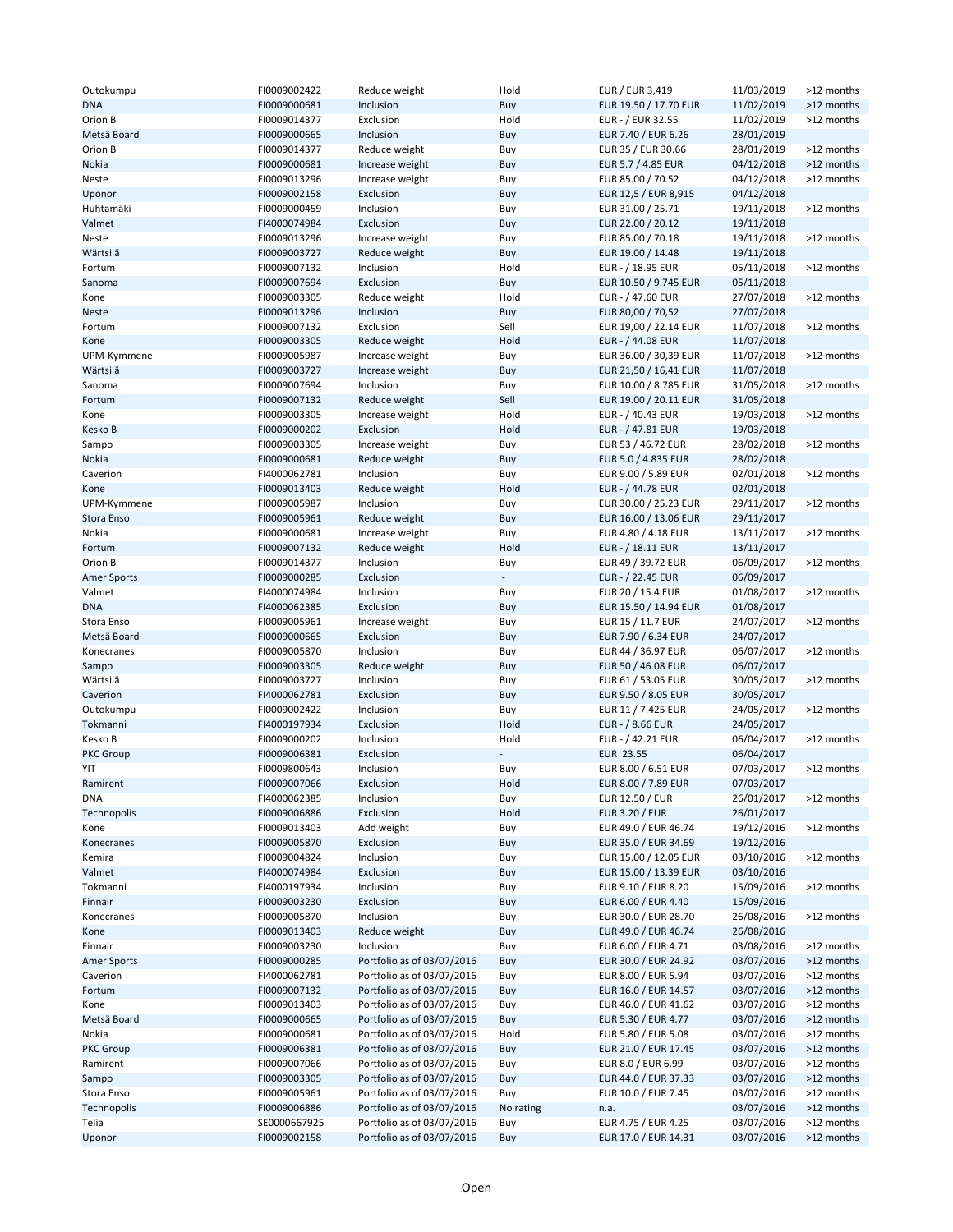| Valmet | FI4000074984 | Portfolio as of 03/07/2016 | Buy | EUR 13.5 / EUR 12.14 | 03/07/2016 | >12 months |
|--------|--------------|----------------------------|-----|----------------------|------------|------------|
|        |              |                            |     |                      |            |            |
|        |              |                            |     |                      |            |            |
|        |              |                            |     |                      |            |            |
|        |              |                            |     |                      |            |            |
|        |              |                            |     |                      |            |            |
|        |              |                            |     |                      |            |            |
|        |              |                            |     |                      |            |            |
|        |              |                            |     |                      |            |            |
|        |              |                            |     |                      |            |            |
|        |              |                            |     |                      |            |            |
|        |              |                            |     |                      |            |            |
|        |              |                            |     |                      |            |            |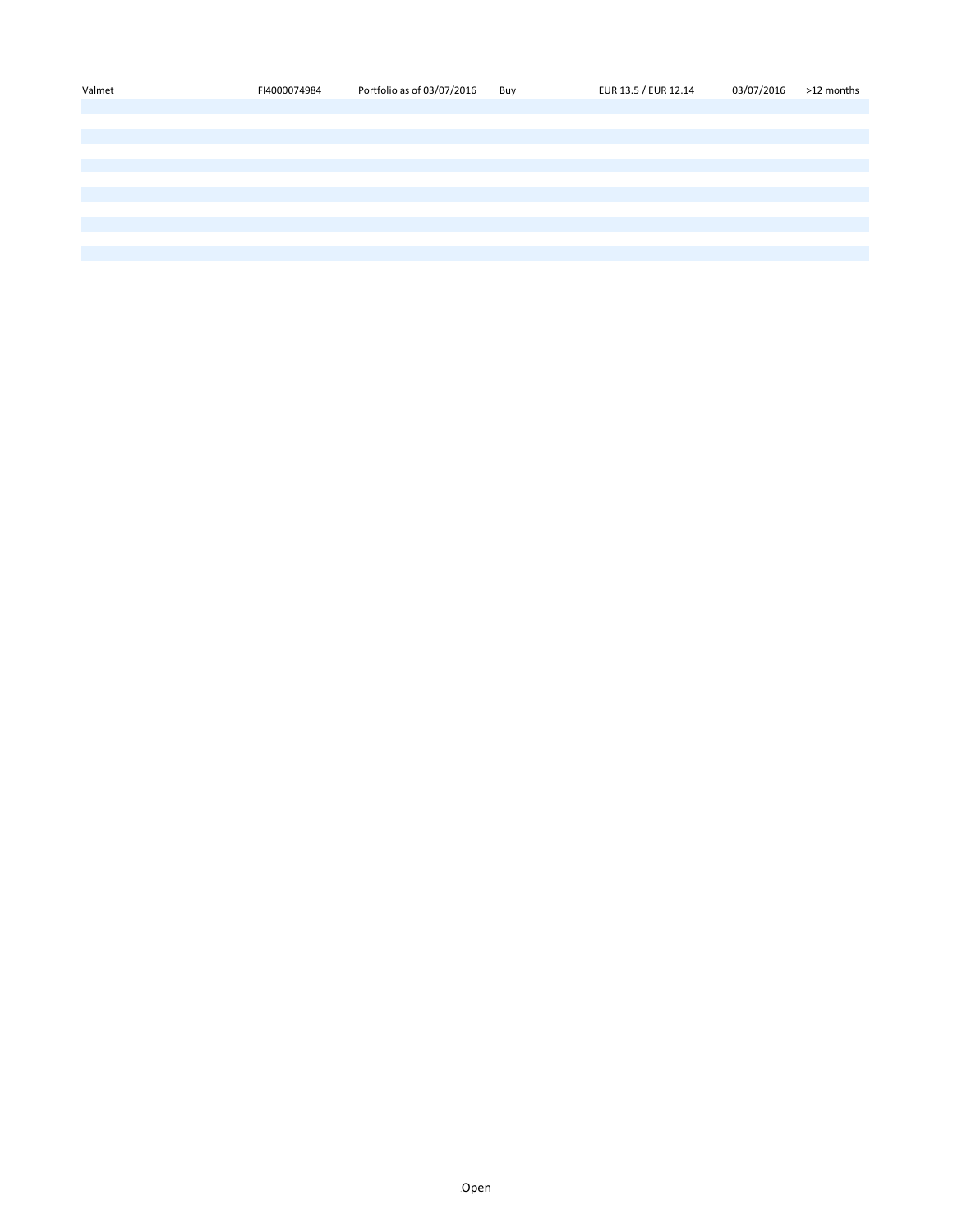| Global                          | <b>ISIN Code</b>             | Change                 | Recommendation | Target price / share price              | Date                     | Horizon    |
|---------------------------------|------------------------------|------------------------|----------------|-----------------------------------------|--------------------------|------------|
| Micron                          | US5951121038                 | Inclusion              |                | <b>USD NA/USD 87.99</b>                 | 26/03/2021               | >12 months |
| <b>Enphase Energy</b>           | US29355A1079                 | Exclusion              |                | USD NA/USD 152.07                       | 26/03/2021               |            |
| HP                              | US40434L1052                 | Inclusion              |                | USD NA/USD 31.66                        | 26/03/2021               | >12 months |
| Akamai                          | US00971T1016                 | Exclusion              |                | <b>USD NA/USD 102.7</b>                 | 26/03/2021               |            |
| <b>AGCO</b>                     | US0010841023                 | Inclusion              |                | USD NA/USD 125.76                       | 04/03/2021               | >12 months |
| Siemens Energy                  | DE000ENER6Y0                 | Exclusion              |                | <b>EUR NA/EUR 35.08</b>                 | 04/03/2021               |            |
| Holcim                          | CH0012214059                 | Inclusion              |                | CHF NA/CHF 47.66                        | 22/02/2021               | >12 months |
| Emcor                           | US29084Q1004                 | Exclusion              |                | USD NA/USD 93.44                        | 22/02/2021               |            |
| Exxon                           | US30231G1022                 | Inclusion              |                | USD NA/USD 54.3                         | 22/02/2021               | >12 months |
| Total                           | FR0000120271                 | Exclusion              |                | <b>EUR NA/EUR 37.47</b>                 | 22/02/2021               |            |
| Schlumberger                    | AN8068571086                 | Inclusion              |                | <b>USD NA/USD 27.54</b>                 | 22/02/2021               | >12 months |
| E.ON                            | DE000ENAG999                 | Exclusion              |                | EUR NA/EUR 8.52                         | 22/02/2021               |            |
| America Movil                   | US02364W1053                 | Inclusion              |                | USD NA/USD 15                           | 11/01/2021               | >12 months |
| EA                              | US2855121099                 | Exclusion              |                | USD NA/USD 141.22                       | 11/01/2021               |            |
| Cedar Fair                      | US1501851067                 | Inclusion              |                | USD NA/USD 41.75                        | 11/01/2021               | >12 months |
| O'Reilly                        | US67103H1077                 | Exclusion              |                | USD NA/USD 483.83                       | 11/01/2021               |            |
| <b>Northland Power</b>          | CA6665111002                 | Inclusion              |                | CAD NA/CAD 44.51                        | 30/11/2020               | >12 months |
| <b>Applied Materials</b>        | US0382221051                 | Exclusion              |                | USD NA/USD 82.48                        | 30/11/2020               |            |
| Henry Schein                    | US8064071025                 | Inclusion              |                | USD NA/USD 64.31                        | 30/11/2020               | >12 months |
| Roche                           | CH0012032048                 | Exclusion              |                | CHF NA/CHF 299.05                       | 30/11/2020               |            |
| Anhauser-Busch                  | BE0974293251                 | Inclusion              |                | <b>EUR NA/ EUR 56.49</b>                | 17/11/2020               | >12 months |
| Kimberly-Clark                  | US4943681035                 | Exclusion              |                | USD NA/USD 143.83                       | 17/11/2020               |            |
| Poly                            | US7274931085                 | Inclusion              |                | <b>USD NA/USD 22.79</b>                 | 17/11/2020               | >12 months |
| Intel                           | US4581401001                 | Exclusion              |                | USD NA/USD 45.53                        | 17/11/2020               |            |
| Anglo American                  | GB00B1XZS820                 | Inclusion              |                | GBP NA/ GBP 19.5                        | 09/10/2020               | >12 months |
| Mondi                           | GB00B1CRLC47                 | Exclusion              |                | GBP NA/GBP 16.575                       | 09/10/2020               |            |
| <b>Enphase Energy</b>           | US29355A1079                 | Inclusion              |                | USD NA/USD 69.49                        | 14/09/2020               | >12 months |
| ВP                              | GB0007980591                 | Exclusion              |                | GBP NA/GBP 2.571                        | 14/09/2020               |            |
| O'Reilly                        | US67103H1077                 | Inclusion              |                | USD NA / USD 478.12                     | 14/09/2020               | >12 months |
| <b>Brinker</b>                  | US1096411004                 | Exclusion              |                | USD NA / USD 44.67                      | 14/09/2020               |            |
| Microsoft                       | US5949181045                 | Inclusion              |                | USD NA / USD 208.25                     | 07/07/2020               | >12 months |
| Andritz                         | AT0000730007                 | Exclusion              |                | EUR NA / EUR 32.58                      | 07/07/2020               |            |
| Fiserv                          | US3377381088                 | Inclusion              |                | USD NA / USD 96.81                      | 07/07/2020               | >12 months |
| <b>KBC Group</b>                | BE0003565737                 | Exclusion              |                | <b>EUR NA / EUR 52.12</b>               | 07/07/2020               |            |
| Otis                            | US68902V1070                 | Inclusion              |                | USD NA/ USD 50.89                       | 26/05/2020               | >12 months |
| Comcast                         | US20030N1019                 | Exclusion              |                | <b>USD NA/USD 39.52</b>                 | 26/05/2020               |            |
| Keurig Dr Pepper                | US49271V1008                 | Inclusion              |                | USD NA/USD 26.93                        | 26/05/2020               | >12 months |
| Lennar                          | US5260571048                 | Exclusion              |                | <b>USD NA/USD 61.77</b>                 | 26/05/2020               |            |
| E.ON                            | US01609W1027                 | Inclusion              |                | <b>EUR NA / EUR 9.06</b>                | 04/05/2020               | >12 months |
| Rio Tinto                       | GB0007188757                 | Exclusion              |                | GBP NA / GBP 35.57                      | 04/05/2020               |            |
| Akamai                          | US29084Q1004                 | Inclusion              |                | USD NA / USD 97.6                       | 04/05/2020               | >12 months |
| <b>ICON PLC</b>                 | IE0005711209                 | Exclusion              |                | USD NA / USD 153.49                     | 04/05/2020               |            |
| Alibaba                         | US01609W1027                 | Inclusion              |                | USD NA / USD 187.49                     | 01/04/2020               | >12 months |
| Cisco Systems                   | US17275R1023                 | Exclusion              |                | USD NA / USD 38.33                      | 01/04/2020               |            |
| <b>EMCOR</b>                    | US29084Q1004                 | Inclusion              |                | USD NA / USD 89.30                      | 21/02/2020               | >12 months |
| <b>CH Robinson</b>              | US12541W2098                 | Exclusion              |                | USD NA / USD 74.82                      | 21/02/2020               |            |
| <b>Bristol-Myers Squibb</b>     | US1101221083                 | Inclusion              |                | USD NA / USD 65.17                      | 21/02/2020               | >12 months |
| Johnson & Johnson               | US4781601046                 | Exclusion              |                | USD NA / USD 148.37                     | 21/02/2020               |            |
| Intel                           | US4581401001                 | Inclusion              |                | USD NA / USD 68.47                      | 28/01/2020               | >12 months |
|                                 | FR0000125338                 | Exclusion              |                | EUR NA / EUR 116.9                      | 28/01/2020               |            |
| Capgemini<br>Lennar             | US5260571048                 | Inclusion              |                | USD NA / USD 67.27                      | 24/01/2020               | >12 months |
| Target                          | US87612E1064                 | Exclusion              |                | USD NA / USD 115.53                     | 24/01/2020               |            |
| <b>Applied Materials</b>        | US0382221051                 | Inclusion              |                | USD NA / USD 63,21                      | 17/01/2020               | >12 months |
| Broadcom                        | US11135F1012                 | Exclusion              |                | USD NA / USD 307,05                     | 17/01/2020               |            |
| Rio Tinto                       | GB0007188757                 | Inclusion              |                | GBP NA / GBP 41,80                      | 04/12/2019               | >12 months |
| Crown Holdings                  | US2283681060                 | Exclusion              |                | USD NA / USD 75,41                      | 04/12/2019               |            |
| BP                              | GB0007980591                 | Inclusion              |                | GBP NA / GBP 545,8                      | 11/07/2019               | >12 months |
| TechnipFMC                      | GB00BDSFG982                 | Exclusion              |                | USD NA / USD 25,55                      | 11/07/2019               |            |
| Prologis                        | US74340W1036                 | Inclusion              |                | USD NA / USD 82,6                       | 04/07/2019               | >12 months |
| <b>Bank of America</b>          | US0605051046                 | Exclusion              |                | USD NA / USD 29,05                      | 04/07/2019               |            |
| Allstate                        | US0200021014                 | Inclusion              |                | USD NA / USD 101,61                     | 25/06/2019               | >12 months |
|                                 |                              |                        |                | EUR NA / EUR 18,295                     | 25/06/2019               |            |
| ABN Amro                        | NL0011540547<br>US87612E1064 | Exclusion<br>Inclusion |                | USD NA/ USD 86,47                       | 18/06/2019               | >12 months |
| Target                          |                              |                        |                |                                         | 18/06/2019               |            |
| DuPont                          | US26614N1028                 | Exclusion              |                | USD NA/ USD 74,25<br>USD NA/ USD 27,3   |                          |            |
| Corteva                         | US22052L1044                 | Exclusion              |                |                                         | 18/06/2019<br>21/05/2019 | >12 months |
| Kimberly-Clark<br>HP Inc        | US4943681035<br>US40434L1052 | Inclusion<br>Exclusion |                | USD NA/ USD 130.08<br>USD NA/ USD 19.44 | 21/05/2019               |            |
|                                 |                              |                        |                |                                         | 09/05/2019               |            |
| Comcast                         | US20030N1019                 | Inclusion              |                | USD NA/ USD 42,92                       | 09/05/2019               | >12 months |
| Lear Corp.                      | US5218652049                 | Exclusion              |                | USD NA/ USD 138,78                      | 11/04/2019               | >12 months |
| C.H. Robinson<br>Telecom Italia | US12541W2098                 | Inclusion              |                | USD NA/ USD 89,67<br>EUR NA/ EUR 0,5219 |                          |            |
|                                 | IT0003497168                 | Exclusion              |                |                                         | 11/04/2019               |            |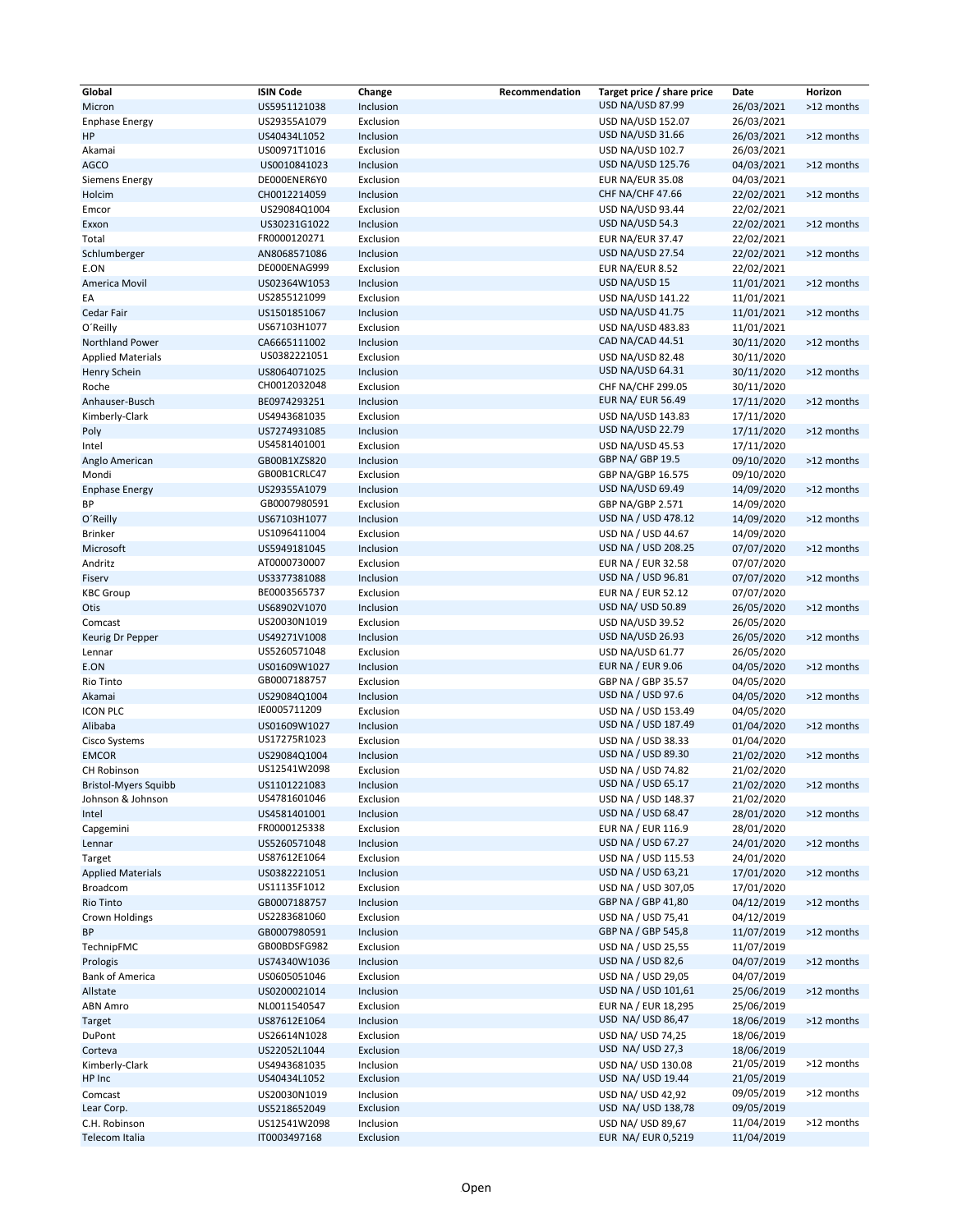| DowDuPont                   | US26078J1007                 | Increase weight        | USD NA/37,78                   | 04/04/2019               | >12 months |
|-----------------------------|------------------------------|------------------------|--------------------------------|--------------------------|------------|
| Dow                         | US2605571031                 | Exclusion              | USD NA/ 59,71                  | 04/04/2019               |            |
| Broadcom<br>Masco           | US11135F1012<br>US5745991068 | Inclusion<br>Exclusion | USD NA/ 297,03<br>USD NA/38,81 | 26/03/2019<br>26/03/2019 | >12 months |
| T-Mobile                    | US8725901040                 | Inclusion              | USD NA/ 73,34                  | 26/03/2019               | >12 months |
| Bayer                       | DE000BAY0017                 | Exclusion              | EUR NA/ 57,07                  | 26/03/2019               |            |
| Mondi                       | GB00B1CRLC47                 | Inclusion              | GBP NA/1837,5                  | 28/01/2019               | >12 months |
| <b>EOG Resources</b>        | US26875P1012                 | Exclusion              | USD NA/ 98,1                   | 28/01/2019               |            |
| Citigroup                   | US1729674242                 | Inclusion              | USD NA/ 63,85                  | 28/01/2019               | >12 months |
| <b>LPL Financial</b>        | US50212V1008                 | Exclusion              | USD NA/ 70,23                  | 28/01/2019               |            |
| Roche                       | CH0012032048                 | Inclusion              | CHF NA / 253,43                | 14/01/2019               | >12 months |
| Macy's                      | US55616P1049                 | Exclusion              | <b>USD NA / 25,08</b>          | 14/01/2019               |            |
| <b>HCA Healthcare</b>       | US40412C1018                 | Inclusion              | USD NA / 126,73                | 14/12/2018               | >12 months |
| Shire                       | JE00B2QKY057                 | Exclusion              | GBP NA / 46.73                 | 14/12/2018               |            |
| Andritz                     | AT0000730007                 | Inclusion              | EUR NA / EUR 42,160            | 19/11/2018               | >12 months |
| Kellogg                     | US4878361082                 | Exclusion              | USD NA / USD 61,69             | 19/11/2018               |            |
| Peugeot                     | FR0000121501                 | Inclusion              | EUR NA / EUR 22,81             | 01/10/2018               | >12 months |
| W.W. Grainger               | US3848021040                 | Exclusion              | USD NA / USD 356               | 01/10/2018               |            |
| TechnipFMC                  | GB00BDSFG982                 | Inclusion              | USD NA / USD 30.92             | 06/08/2018               | >12 months |
| <b>Constellation Brands</b> | US21036P1084                 | Exclusion              | USD NA / USD 212,52            | 06/08/2018               |            |
| Ralph Lauren                | US7512121010                 | Exclusion              | USD NA / USD 140,58            | 18/06/2018               | >12 months |
| <b>Brinker</b>              | US1096411004                 | Inclusion              | USD NA / USD 51,79             | 18/06/2018               |            |
| <b>PPG Industries</b>       | US6935061076                 | Exclusion              | USD NA / USD 103,5             | 16/05/2018               | >12 months |
| Johnson & Johnson           | US4781601046                 | Inclusion              | USD NA / USD 125,35            | 16/05/2018               |            |
| Fortune Brands              | US34964C1062                 | Exclusion              | USD NA / USD 56,41             | 16/05/2018               | >12 months |
| Kellogg                     | US4878361082                 | Inclusion              | USD NA / USD 61,49             | 16/05/2018               |            |
|                             |                              |                        |                                |                          |            |
| Cisco Systems               | US17275R1023                 | Inclusion              | USD NA / USD 45.3              | 07/05/2018               | >12 months |
| Cummins                     | US2310211063                 | Exclusion              | USD NA / USD 144.96            | 07/05/2018               |            |
| <b>LPL Financial</b>        | US50212V1008                 | Inclusion              | USD NA / USD 64.34             | 07/05/2018               | >12 months |
| <b>BNP Paribas</b>          | FR0000131104                 | Exclusion              | <b>EUR NA / EUR 62.37</b>      | 07/05/2018               |            |
| W.W. Grainger               | US3848021040                 | Inclusion              | USD NA / USD 288.40            | 23/04/2018               | >12 months |
| TSMC                        | US8740391003                 | Exclusion              | USD NA / USD 38.95             | 23/04/2018               |            |
| Macy's                      | US55616P1049                 | Inclusion              | USD NA / USD 28.90             | 19/03/2018               | >12 months |
| Citrix Systems              | US1773761002                 | Exclusion              | USD NA / USD 95.13             | 19/03/2018               |            |
| Fortune Brands              | US34964C1062                 | Inclusion              | USD NA / USD 62.98             | 05/02/2018               | >12 months |
| <b>Smiths Group</b>         | GB00B1WY2338                 | Exclusion              | GBP NA / GBP 15.55             | 05/02/2018               |            |
| Alphabet                    | US02079K3059                 | Inclusion              | USD NA / USD 1062.39           | 05/02/2018               | >12 months |
| Amazon.com                  | US0231351067                 | Exclusion              | USD NA / USD 1390.00           | 05/02/2018               |            |
| <b>ABN Amro</b>             | NL0011540547                 | Inclusion              | <b>EUR NA / EUR 26.55</b>      | 11/12/2017               | >12 months |
| Citigroup                   | US1729674242                 | Exclusion              | USD NA / USD 75.71             | 11/12/2017               |            |
| Mondelez International      | US6092071058                 | Inclusion              | USD NA / USD 42.92             | 04/12/2017               | >12 months |
| <b>General Motors</b>       | US37045V1008                 | Exclusion              | USD NA / USD 42.79             | 04/12/2017               |            |
| Lear Corp.                  | US5218652049                 | Inclusion              | USD NA / USD 174.36            | 13/11/2017               | >12 months |
| HanesBrands                 | US4103451021                 | Exclusion              | USD NA / USD 19.23             | 13/11/2017               |            |
| <b>PPG Industries</b>       | US6935061076                 | Inclusion              | USD 116.34                     | 06/11/2017               | >12 months |
| Rio Tinto                   | GB0007188757                 | Exclusion              | GBP 37.735                     | 06/11/2017               |            |
| Citigroup                   | US1729674242                 | Inclusion              | USD 71.40                      | 25/09/2017               | >12 months |
| Wells Fargo                 | US9497461015                 | Exclusion              | USD 54.25                      | 25/09/2017               |            |
| Ralph Lauren                | US7512121010                 | Inclusion              | USD 90.87                      | 18/09/2017               | >12 months |
| Comcast                     | US20030N1019                 | Exclusion              | USD 36.93                      | 18/09/2017               |            |
| <b>Smiths Group</b>         | GB00B1WY2338                 | Inclusion              | GBP 15.86                      | 11/09/2017               | >12 months |
| Ahold Delhaize              | NL0011794037                 | Exclusion              | EUR 14.97                      | 11/09/2017               |            |
| <b>Crown Holdings</b>       | US2283681060                 | Inclusion              |                                | 11/09/2017               | >12 months |
|                             |                              |                        | USD 58.99                      |                          |            |
| Ferrovial                   | ES0118900010                 | Exclusion              | EUR 19.255                     | 11/09/2017               |            |
| HP Inc                      | US40434L1052                 | Inclusion              | USD 19.31                      | 28/08/2017               | >12 months |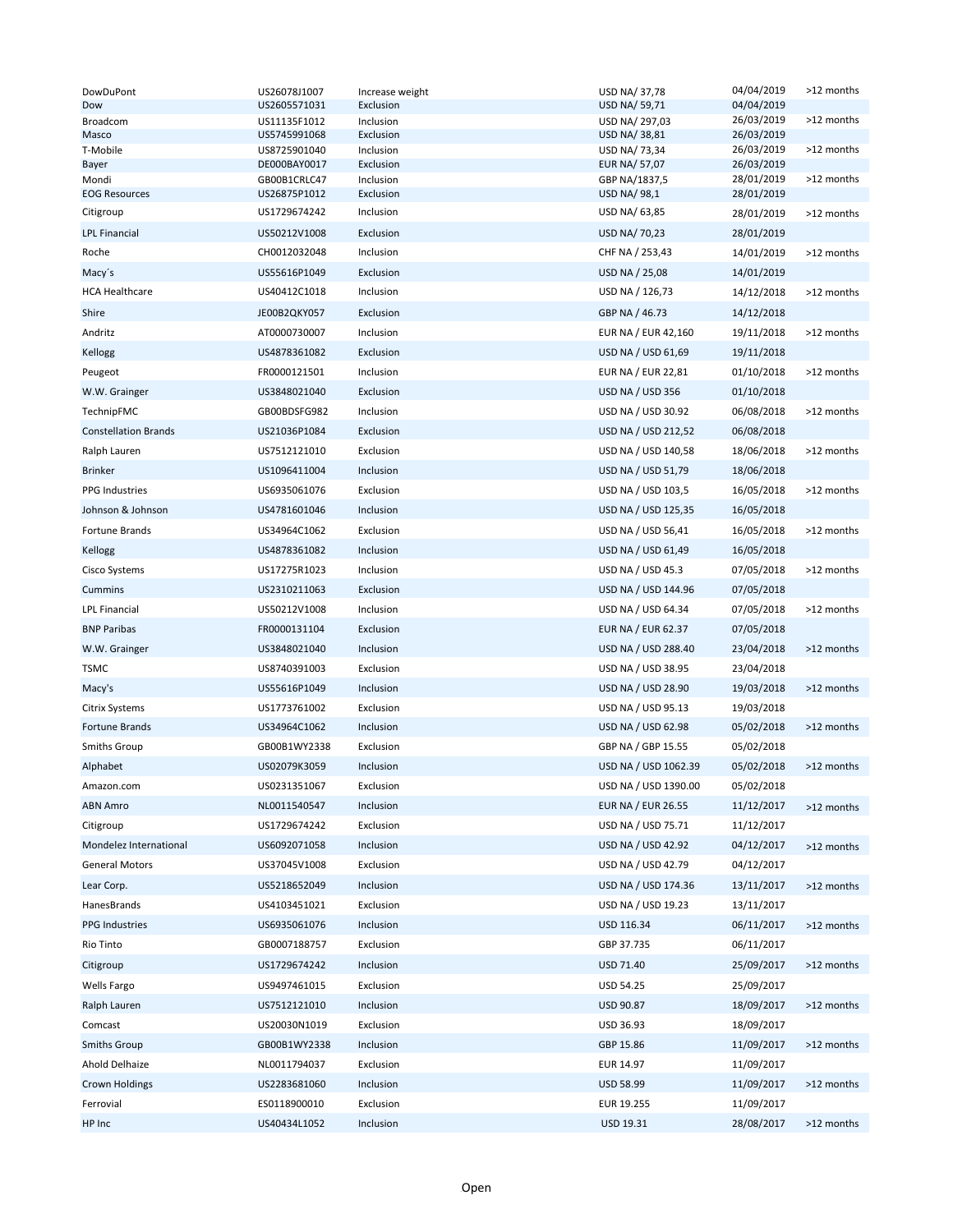| Wal-Mart                    | US9311421039 | Exclusion                  |                   | USD 78.63              | 28/08/2017 |            |
|-----------------------------|--------------|----------------------------|-------------------|------------------------|------------|------------|
| Stryker                     | US8636671013 | Inclusion                  |                   | USD 145.4              | 17/07/2017 | >12 months |
| Roche                       | CH0012032048 | Exclusion                  |                   | CHF 245.90             | 17/07/2017 |            |
| Telecom Italia              | IT0003497168 | Inclusion                  |                   | <b>EUR 0.80</b>        | 17/07/2017 | >12 months |
| Vodafone                    | GB00BH4HKS39 | Exclusion                  |                   | GBP 2.188              | 17/07/2017 |            |
| Cummins                     | US2310211063 | Inclusion                  |                   | USD 164.70             | 10/07/2017 | >12 months |
| Relx                        | GB00B2B0DG97 | Exclusion                  |                   | GBP 16.32              | 10/07/2017 |            |
| Comcast                     | US20030N1019 | Inclusion                  |                   | USD 41.28              | 19/06/2017 | >12 months |
| Footlocker                  | US3448491049 | Exclusion                  |                   | USD 52.04              | 19/06/2017 |            |
| Allianz                     | DE0008404005 | Inclusion                  |                   | EUR 171.1              | 22/05/2017 | >12 months |
| UPS                         | US9113121068 | Exclusion                  |                   | USD 103.78             | 22/05/2017 |            |
| Bayer                       | DE000BAY0017 | Inclusion                  |                   | EUR 115.10             | 08/05/2017 | >12 months |
| CR Bard                     | US0673831097 | Exclusion                  |                   | USD 305.92             | 08/05/2017 |            |
| Ahold Delhaize              | NL0011794037 | Inclusion                  |                   | <b>EUR 19.80</b>       | 27/03/2017 | >12 months |
| Foot Locker                 | US3448491049 | Inclusion                  |                   | USD 72.59              | 27/03/2017 | >12 months |
| <b>KBC Groep</b>            | BE0003565737 | Inclusion                  |                   | EUR 62.77              | 27/03/2017 | >12 months |
| Rio Tinto                   | GB0007188757 | Inclusion                  |                   | GBP 32.58              | 27/03/2017 | >12 months |
|                             | US9497461015 |                            |                   | <b>USD 55.83</b>       | 27/03/2017 | >12 months |
| <b>Wells Fargo</b>          | CH0012032048 | Inclusion                  |                   |                        |            | >12 months |
| Roche                       |              | Inclusion                  | Buy               | CHF 270 / 258.50       | 13/03/2017 |            |
| Enel                        | IT0003128367 | Inclusion                  | Buy               | EUR 4.70 / 4.13        | 06/03/2017 | >12 months |
| Veolia                      | FR0000124141 | Exclusion                  | Buy               | EUR 22.00 / 16.26      | 06/03/2017 |            |
| Shire                       | JE00B2QKY057 | Inclusion                  | Buy               | GBP 59.00 / 48.36      | 20/02/2017 | >12 months |
| Johnson & Johnson           | US4781601046 | Exclusion                  | Buy               | USD 140.00 / 118.86    | 20/02/2017 |            |
| Relx                        | GB00B2B0DG97 | Inclusion                  | Buy               | GBP 15.80 / 14.25      | 23/01/2017 | >12 months |
| Teva Pharmaceutical         | US8816242098 | Exclusion                  | Buy               | USD 44.00 / 33.23      | 23/01/2017 |            |
| CR Bard                     | US0673831097 | Inclusion                  | Buy               | USD 260 / 235.27       | 13/01/2017 | >12 months |
| <b>Bank of America</b>      | US0605051046 | Inclusion                  | Buy               | USD 26.00 / 22.10      | 02/01/2017 | >12 months |
| <b>US Bancorp</b>           | US9029733048 | Exclusion                  | Hold              | USD 50.00 / 51.37      | 02/01/2017 |            |
| <b>UPS</b>                  | US9113121068 | Inclusion                  | <b>Strong Buy</b> | USD 140.00 / 116.26    | 28/11/2016 | >12 months |
| <b>United Rentals</b>       | US9113631090 | Exclusion                  | <b>Strong Buy</b> | USD 110.00 / 98.12     | 28/11/2016 |            |
| <b>General Motors</b>       | US37045V1008 | Inclusion                  | <b>Strong Buy</b> | USD 42.00 / 33.00      | 21/11/2016 | >12 months |
| Starbucks                   | US8552441094 | Exclusion                  | Hold              | USD 57.00 / 55.77      | 21/11/2016 |            |
| Total                       | FR0000120271 | Inclusion                  | Buy               | EUR 50.00 / 42.45      | 14/11/2016 | >12 months |
| ExxonMobil                  | US30231G1022 | Exclusion                  | <b>Strong Buy</b> | USD 92.00 / 85.67      | 14/11/2016 |            |
| Masco                       | US5745991068 | Inclusion                  | <b>Strong Buy</b> | USD 42.00 / 33.15      | 10/10/2016 | >12 months |
| A.O. Smith                  | US8318652091 | Exclusion                  | Hold              | USD 53 / 49.97         | 10/10/2016 |            |
| Citrix Systems              | US1773761002 | Inclusion                  | Buy               | USD 101.00 / 85.22 USD | 03/10/2016 | >12 months |
| Infineon                    | DE0006231004 | Exclusion                  | Hold              | EUR 16 / 15.88 EUR     | 03/10/2016 |            |
| Wal-Mart                    | US9311421039 | Inclusion                  | Buy               | USD 88.00 / 70.30 USD  | 12/09/2016 | >12 months |
| <b>CVS Health Corp</b>      | US1266501006 | Exclusion                  | <b>Strong Buy</b> | USD 119.00 / 91.52 USD | 12/09/2016 |            |
| <b>TEVA</b>                 | US8816242098 | Inclusion                  | Buy               | USD 84 / USD 54,54     | 15/08/2016 | >12 months |
| <b>United Rentals</b>       | US9113631090 | Inclusion                  | Buy               | USD 87 / USD 79,47     | 08/08/2016 | >12 months |
| Capita                      | GB00B23K0M20 | Exclusion                  | Buy               | GBP 11.5 / 9,75        | 08/08/2016 |            |
| <b>VEOLIA</b>               | FR0000124141 | Portfolio as of 03/07/2016 | Buy               | EUR 24 / EUR 19,38     | 03/07/2016 | >12 months |
| DOW CHEMICAL                | US2605431038 | Portfolio as of 03/07/2016 | Buy               | USD 58 / EUR 49,54     | 03/07/2016 | >12 months |
| AMAZON                      | US0231351067 | Portfolio as of 03/07/2016 | Buy               | USD 745 / USD 725,68   | 03/07/2016 | >12 months |
| EXXONMOBIL                  | US30231G1022 | Portfolio as of 03/07/2016 | Buy               | USD 97 / USD 93,84     | 03/07/2016 | >12 months |
| <b>VODAFONE</b>             | GB00BH4HKS39 | Portfolio as of 03/07/2016 | Buy               | GBP 2,60 / GBP 2,29    | 03/07/2016 | >12 months |
| Infineon                    | DE0006231004 | Portfolio as of 03/07/2016 | Hold              | EUR 13 / EUR 13,08     | 03/07/2016 | >12 months |
| <b>BNP Paribas</b>          | FR0000131104 | Portfolio as of 03/07/2016 | Buy               | EUR 54 / EUR 39,91     | 03/07/2016 | >12 months |
| Starbucks                   | US8552441094 | Portfolio as of 03/07/2016 | Buy               | USD 68 / USD 56,99     | 03/07/2016 | >12 months |
| <b>Constellation Brands</b> | US21036P1084 | Portfolio as of 03/07/2016 | Buy               | USD 203 / USD 163,61   | 03/07/2016 | >12 months |
| Facebook                    | US30303M1027 | Portfolio as of 03/07/2016 | Buy               | USD 150 / USD 114,19   | 03/07/2016 | >12 months |